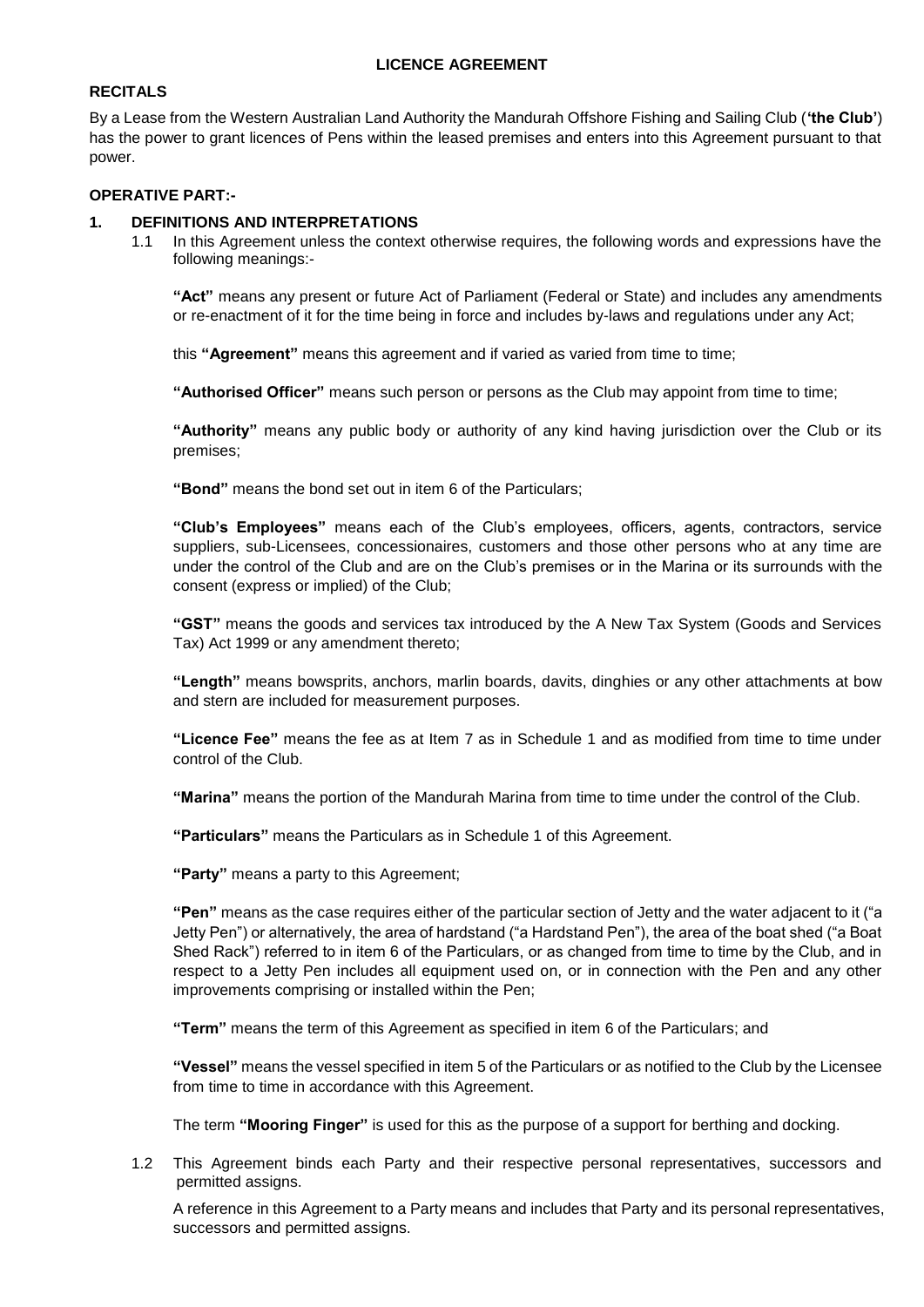- 1.3 This Agreement may only be varied by written instrument signed by each Party
- 1.4 This Agreement is governed by and must be construed and interpreted in accordance with the law of Western Australia and where applicable, the laws of the Commonwealth of Australia.

### **2. GRANT OF LICENCE**

In consideration of the Licensee paying the Licence Fee, the Service Fee and the Bond to the Club and performing all of the Licensee's obligations under this Agreement, the Club hereby grants to the Licensee the Licence, to access and use the Marina and the Pen during the Term subject to the terms and conditions contained in this Agreement, and the Rules and Guidelines of the Club as from time to time amended.

### **3. FEES AND BOND**

- 3.1 Upon signing of this Agreement, the Licensee must:
	- (1) be a fully paid up Ordinary Member of the Club;
	- (2) pay the licence Fee in Item 7 of the Particulars;
	- (3) pay the Service Fee in Item 7 of the Particulars;
	- (4) pay the Bond in Item 7 of the Particulars.
- 3.2 If the Club is put to any expense by the Licensee during or at the expiry of the Term, the Club may deduct the costs and expenses thereby incurred from the Bond or upon termination of the Licence from any funds held by the Club. If insufficient funds are held by the Club the Licensee must pay all outstanding fees prior to removal of the vessel from the Clubs grounds.
- 3.3 Provided that the Licensee has complied with the terms and conditions of this Agreement, the Bond will be refunded to the Licensee within 28 days from expiry or sooner determination of the Term.

### **4. LICENSEE'S COVENANTS**

The Licensee covenants with the Club, on his own behalf and on behalf of the Licensee's Employees, Agents and invitees, that throughout the Term the Licensee will:-

## **4.1 Use of Pen**

Not use, or permit the use of, the Pen for any purpose which is not permitted by the Club.

### **4.2 Indemnity**

At all times during the Term and notwithstanding any policy of insurance required by this Agreement or the Rules and Guidelines of the Club, indemnify and keep indemnified the Club from and against:-

- (1) all damage to, or loss of, any property of the Club, or any other person or any injury to any person;
- (2) all actions, suits, proceedings, claims costs, expenses and demands (on a full indemnity basis), caused by, arising out of, or incidental to any negligent act, default or omission of the Licensee or its Employees, Agents, and Invitees in relation to use or misuse of the Licence, the Pen, or the Vessel whilst within the Marina.

### **4.3 Compliances with Legislation and Notices**

Comply with and perform all requisitions and all works as are required of, or directed to be done by, the Licensee (as occupier or otherwise) pursuant to any Act affecting the Pen or the Marina and/or by the direction of any Authority, including any structural works or alterations required or directed, and will indemnify the Club from and against being required to comply with and perform any such requisitions or work and from any claims, moneys and expenses relating, and incidental, to any such requisitions or work.

#### **4.4 Licences and Permits**

Keep in force all licences and permits required by the Licensee or others in relation to the Pen or within the Marina.

#### **4.5 Maintenance and Repair**

(1) In the case of a Jetty Pen keep and maintain the Pen in good and tenantable repair, fair wear and tear excepted, and will replace all or any item of the Pen as and when a prudent Licensee would do so.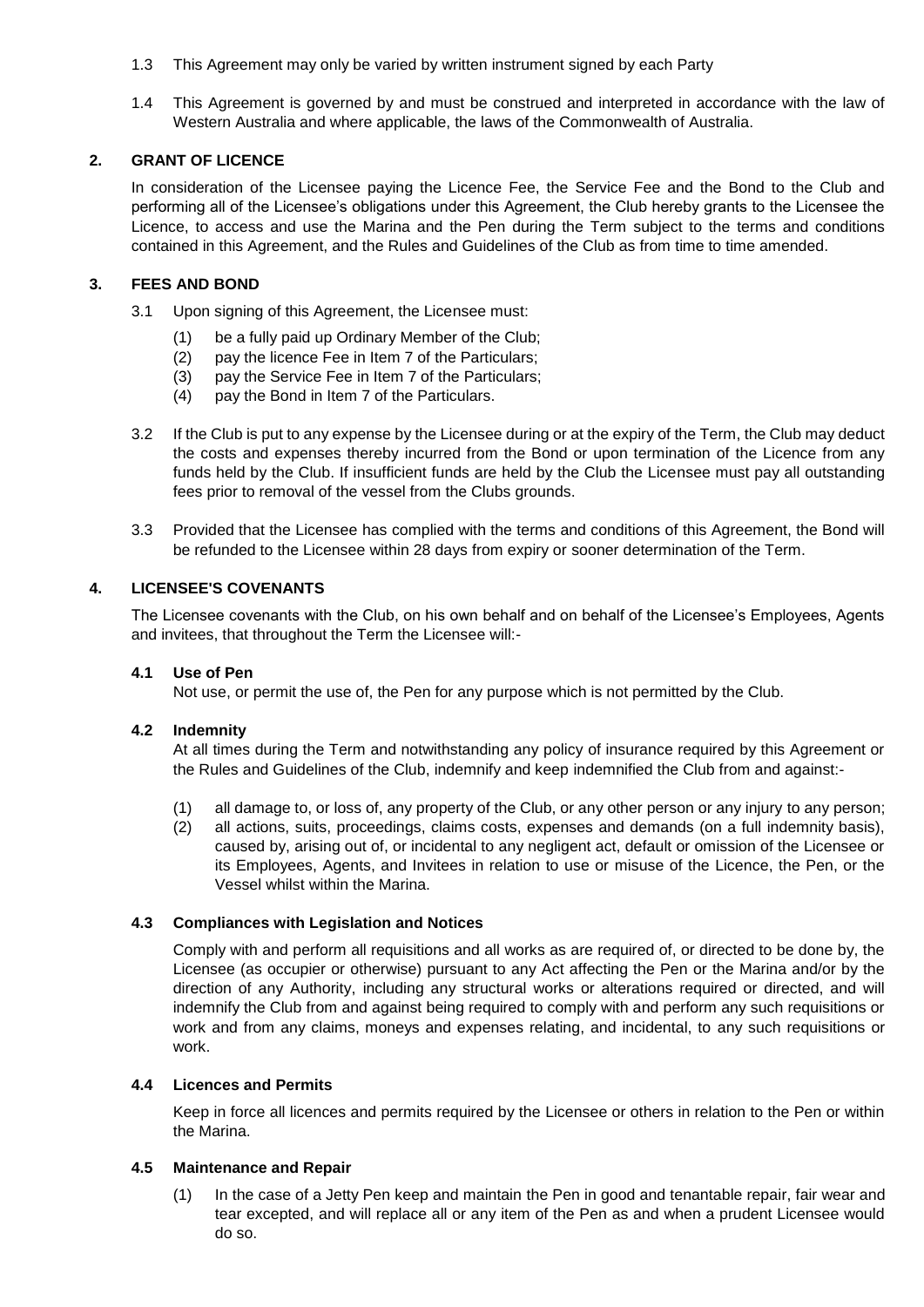(2) In the case of a Hardstand Pen keep the surface of the area of the Pen in good repair and condition, fair wear and tear excepted, and free from the Licensee's plant and equipment and rubbish as well as free from all oil and other stains.

And in addition in either case the Licensee will make good any damage occurring after the commencement date of the Term and undertake any reasonably necessary repairs to any part of the Pen as soon as practicable after receiving a notice in writing from the Club or any Authority to that effect and if remedy of those defects or necessary repairs has not commenced within seven days of receiving notice, or where those repairs involve major structural work and require the calling of tenders those tenders must be called for within 28 days of receiving notice, or if work does not proceed diligently, then the Club may arrange for all necessary work to be done at the sole expense of the Licensee and all moneys due for that work will be deemed to be a debt due from the Licensee to the Club.

### **4.6 Additions by Licensee**

Not make any addition or alteration to any part of the Pen whatsoever without the Club's and any relevant Authority's prior written consent. All permitted alterations or additions shall be made, completed and carried out to the entire satisfaction of, and the materials used therein shall be approved by, the Club and any relevant Authority.

### **4.7 Negligent use of Pen**

Not commit, or permit, anything whereby any insurance taken out in respect of the Pen, or the Marina may be rendered void or voidable or whereby any relevant insurance premium may be increased.

### **4.8 Notices to be delivered to the Club**

Deliver copies of all notices, orders, requisitions directions and summonses which affect the Pen, the Marina or surrounding areas in any way, to the Club immediately upon receipt of the same.

### **4.9 Entry by the Club to Rectify Breach**

Permit the Club to do, or cause to be done, all things necessary to rectify any breach by the Licensee of any of the terms, conditions, covenants and agreements in this Agreement (without the Club being under any obligation to do so and without prejudice to the Club's other rights, powers, remedies or discretions) and all reasonable costs and expenses incurred by the Club resulting from such breach (including the wage, fees and remuneration of any workmen, servants, agents, solicitors, surveyors or architects employed or engaged in that respect) will be a debt due and payable by the Licensee to the Club upon demand.

#### **4.10 Encumbrances, Sub-licensing and Assignment**

- (1) Not allow any encumbrance over the Pen nor assign, transfer or part with possession of the Pen or the Licence or any entitlement in relation to the Pen arising under this Agreement, to any person without the Club's prior written consent which may be given or withheld in the absolute discretion of the Club.
- (2) In the event that the Licensee wishes to assign transfer or part with possession of the Pen the Licensee shall give written notice to the Club of the Licensee's wishes whereupon the Club, if it consents in its absolute discretion to such assignment transfer or parting of possession, the Club may assign transfer or allow possession of the Pen to another Licensee on such conditions as the Club thinks fit.
- (3) The Licensee shall be entitled to receive from the Club for the balance of the Term or such part of the Term as the Licensee is not in possession or entitled to possession of the Pen reimbursement of that portion of the Licence Fee paid by the Licensee in respect to the portion of the Term during which the Licensee is not in possession of the Pen and the Pen is occupied.

#### **4.11 Insurance**

The Licensee must at all times keep the Vessel and any other property owned or brought into the Marina by the Licensee and/or invitees of the Licensee fully insured whilst within the confines of, or near to the Marina against loss or damage by fire, explosion, storm, tempest, typhoon, earthquake, accidental damage, burglary, act of God.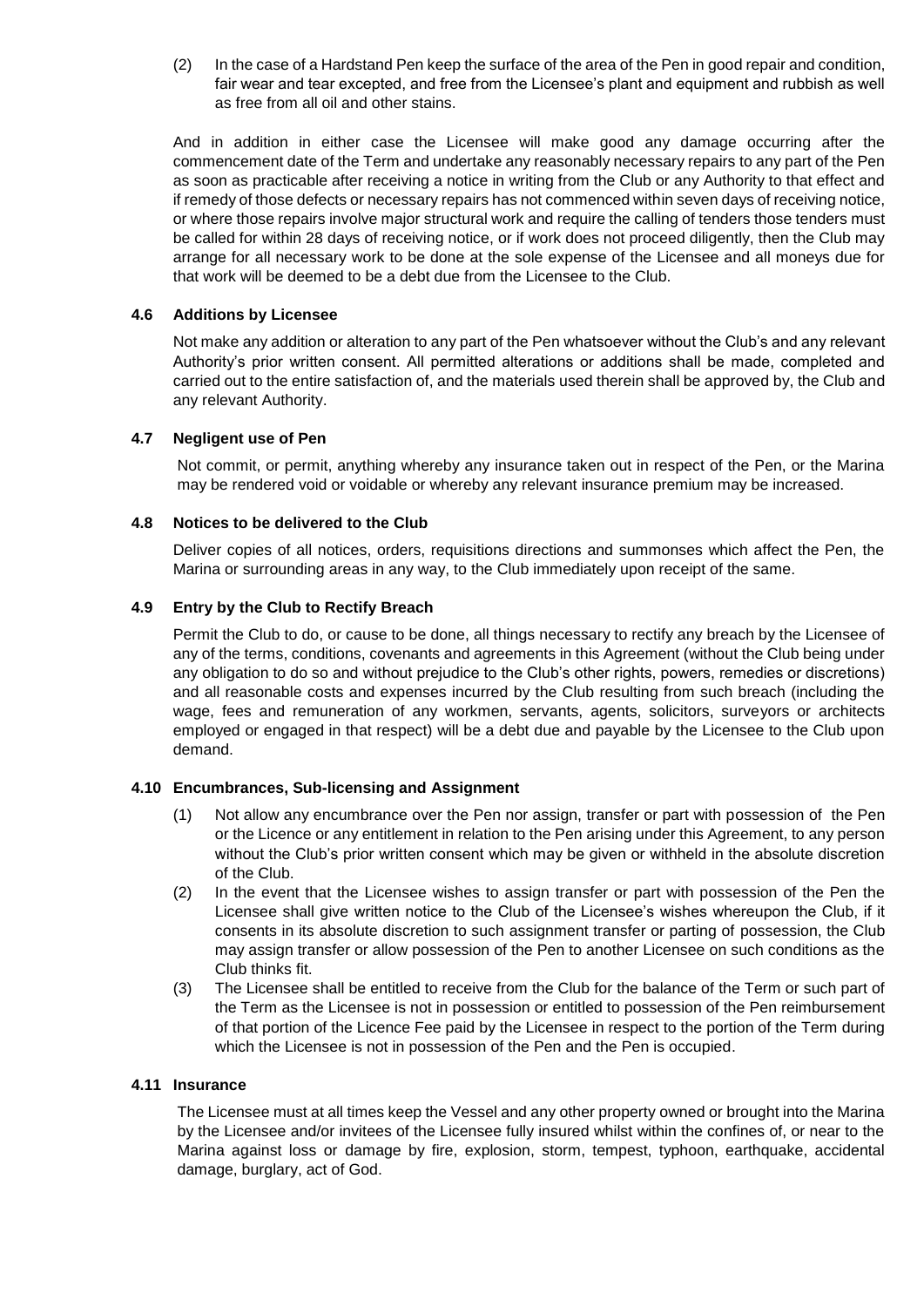The Licensee will deliver evidence of all policies of insurance to the Club as soon as practicable upon their issue and will pay all premiums promptly and will deliver copies of the receipts for payment of premiums to the Club within 7 days of the Club requesting them.

**If a Club member is unable to obtain comprehensive insurance cover for their boat, they must advise pen committee reasons in writing, and it will be at the committee's discretion to grant occupation continued or otherwise, subject to at least third party liability cover of \$10 million.**

### **4.12 Costs**

Pay the costs of and incidental to the instructions for the preparation, execution and stamping of this Agreement and all costs charges and expenses incurred by the Club for the purpose of or incidental to the preparation and service of any notice requiring the Licensee to remedy a breach of any of the covenants contained in this Agreement.

### **4.13 Removal of Licensee's Property**

Upon expiry of the Term or earlier termination by the Licensee or Club, leave the Pen and the Marina (including the seabed) in a clean and tidy condition entirely at the Licensee's own cost, including, if required by the Club, the removal of any mooring equipment installed by the Licensee and repair any damage caused by that removal and if the Licensee fails to do so then the Club may do, or cause to be done, all things which are required to be done by the Licensee by this clause at the sole cost of the Licensee.

### **5. RESPONSIBILITY FOR DAMAGE**

The Club will not be responsible in any way for:-

- 5.1 any damage from any cause whatsoever that any Vessel owned or used by the Licensee, or by any person lawfully authorised by the Licensee pursuant to this Agreement, may at any time sustain while in the Pen or entering or leaving the Pen;
- 5.2 any loss resulting from the theft of any Vessel owned or used by the Licensee, or any person lawfully authorised by the Licensee pursuant to this Agreement, while in the Pen or for the theft of any parts, equipment or contents of any such Vessel; and
- 5.3 any injuries which the Licensee or any of the Licensee's Employees, Agents and Invitees may at any time sustain while in or upon the Pen however occurring.

### **6. REMOVAL OF VESSEL**

- 6.1 The Club may (at the cost and expense of the Licensee) in case of an emergency, or any other reasonable reason or upon the termination of this Agreement, remove any Vessel from the Pen and anchor, moor or store it at such place and by such means as the Club (using reasonable care) determines. The Club will not be liable in any way whatsoever to the Licensee or any person claiming through or under the Licensee in respect of anything done by the Club pursuant to this clause. The Club will notify the Licensee in writing of the location of any Vessel so removed from the Pen as authorised by this clause which notice will be dispatched by both pre-paid post and, where possible, by facsimile or other electronic means, on the day following such removal.
- 6.2 The Club may at any time require the Licensee to vacate the Licensee's Pen either temporarily or permanently and to take up another Pen within the Marina and/or to another suitable location nominated by the Club to assist the Club with events such as the annual Boat Show or for any other reason required by the Club acting reasonably. The Club will not be liable to pay any compensation to the Licensee in respect to any period during which the Licensee is so required to vacate the Licensee's Pen. Where the Licensee is required to move permanently to another Pen the terms of this Agreement shall apply for the remainder of the term to the new Pen.
- 6.3 If the Licensee is temporarily not occupying the Licensee's Pen then the Club may let the Pen on such conditions as it thinks fit until the Licensee again occupies the Pen. If the pen is let by the Club under this clause then and only then the Club shall reimburse the Licensee such amount, as defined in the Clubs by-laws, calculated at such a rate as the Licensee has paid the Club for the Pen pursuant to this Agreement.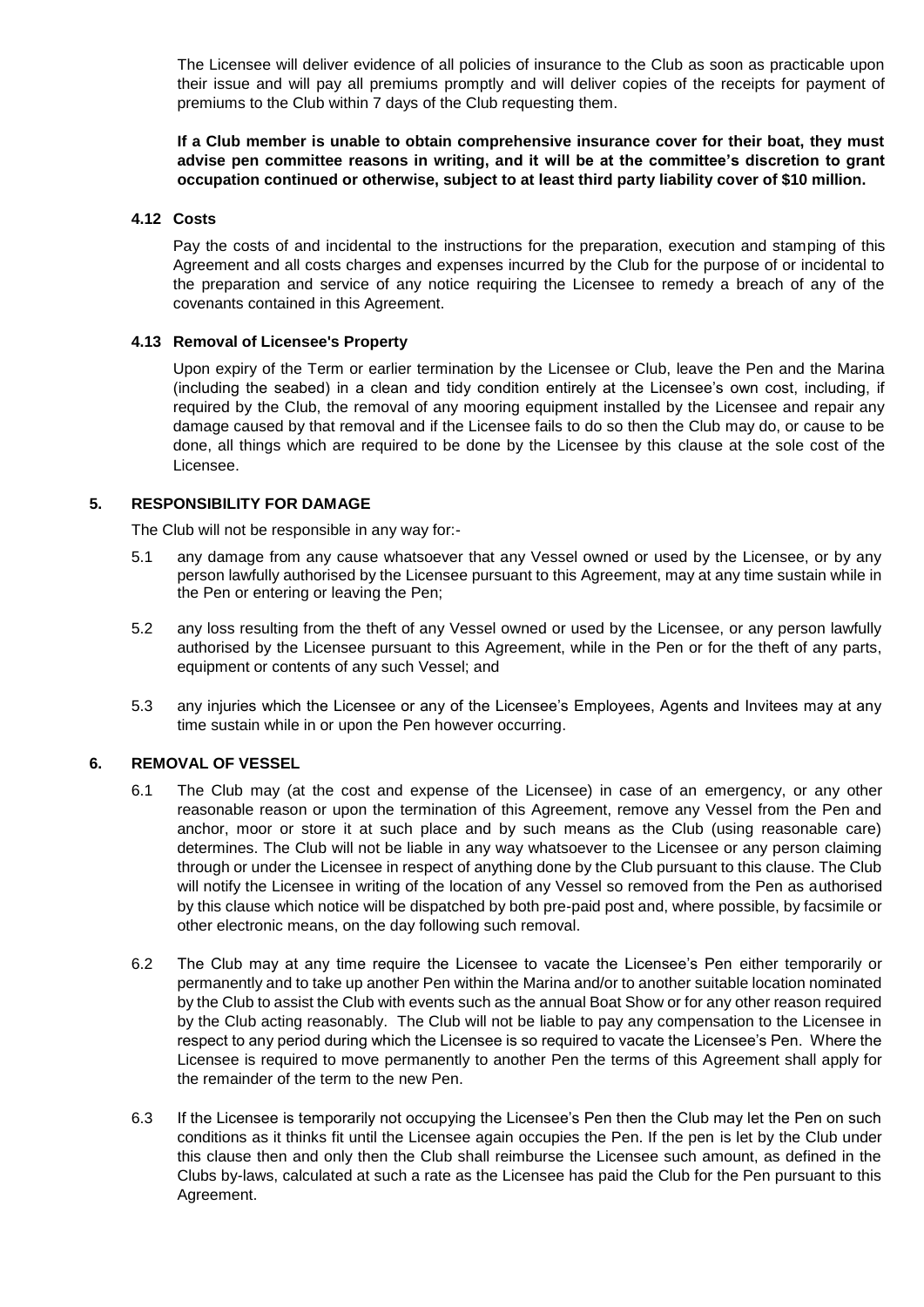# **7. NATURE OF RIGHTS**

The rights conferred by this Agreement are in contract only and do not create in or confer upon the Licensee any tenancy of, or any proprietary rights in, and to, the Licence or physical ownership of any part of the Pen or the Marina.

## **8. DEFAULT**

A Default occurs if:

- 8.1 the Licensee commits a fundamental breach of this Agreement; or
- 8.2 any moneys payable under this Agreement, or pursuant to the Club's Marina Rules and Guidelines are at any time in arrears and unpaid for 7 days after written demand for payment has been given by the Club; or
- 8.3 the Licensee does not comply with any of its other obligations under this Agreement and that noncompliance continues for 7 days after written demand for rectification has been given by the Club.

### **9. CLUB'S RIGHT TO TERMINATE**

- 9.1 If a Default occurs, the Club may terminate the Licensee's right to use the Pen by notice in writing to the Licensee effective immediately upon receipt of that notice by the Licensee.
- 9.2 The Club's rights in clause 9.1 are in addition to any other rights which the Club may have against the Licensee under this Agreement or at law.
- 9.3 Termination of the Licensee's entitlement to use the Pen under clause 9.1 entitles the Club to all unpaid moneys due as at the date of termination together with all costs, expenses and damages arising from termination and the loss of the Licence Fee (if any) or any other moneys due under this Agreement.

### **10. WAIVER**

Waiver by the Club of the Licensee's breach or non-observance of any of the covenants or conditions of this Agreement will not be construed as a general waiver and any waiver will relate only to the particular breach or non-observance in respect of which it was made. Acceptance by the Club of any Licence Fee or other moneys payable under this Agreement does not constitute a waiver by the Club.

## **11. GOODS AND SERVICES TAX**

- 11.1 Subject to this Clause any payment made by the Licensee to the Club is exclusive of GST and represents the value of the taxable supply for which payment is to be made.
- 11.2 If the Club is liable by law for GST on any payment made by the Licensee to the Club the Licensee must pay to the Club the amount of the GST.
- 11.3 Subject to Clause 11.4 the Licensee must pay to the Club any amount in respect of GST that the Licensee is required to pay under this Agreement at the same time and in the same manner as the Licensee is required to make the payment to which the GST relates.
- 11.4 As a pre-condition of payment of GST by the Licensee the Club must issue to the Licensee on or before the date on which any payment by the Licensee to the Club is due a Tax Invoice in respect to that payment.

## **12. CHANGE OF DETAILS**

- 12.1 If any of the details contained in the Particulars change during the Term, the Licensee must notify the Club within seven days of the change occurring.
- 12.2 The Licensee must obtain the consent of the Club (which consent will not be unreasonably withheld) before changing the Vessel occupying the Pen.